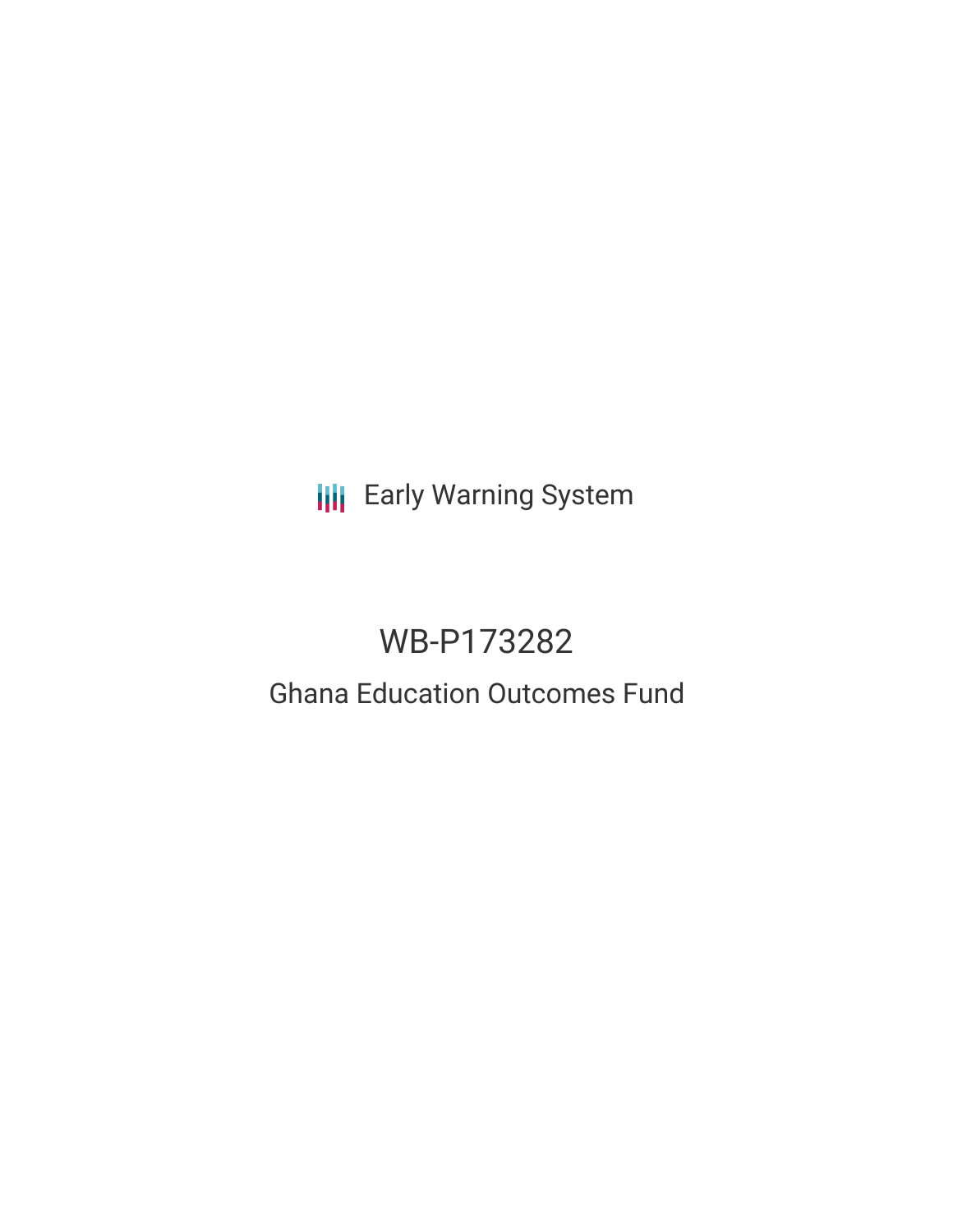

## **Quick Facts**

| <b>Countries</b>               | Ghana                       |
|--------------------------------|-----------------------------|
| <b>Financial Institutions</b>  | World Bank (WB)             |
| <b>Status</b>                  | Approved                    |
| <b>Bank Risk Rating</b>        | U                           |
| <b>Voting Date</b>             | 2020-07-08                  |
| <b>Borrower</b>                | Ministry of Education       |
| <b>Sectors</b>                 | <b>Education and Health</b> |
| <b>Investment Type(s)</b>      | Grant                       |
| <b>Investment Amount (USD)</b> | $$40.30$ million            |
| <b>Grant Amount (USD)</b>      | \$40.30 million             |
| <b>Project Cost (USD)</b>      | $$44.80$ million            |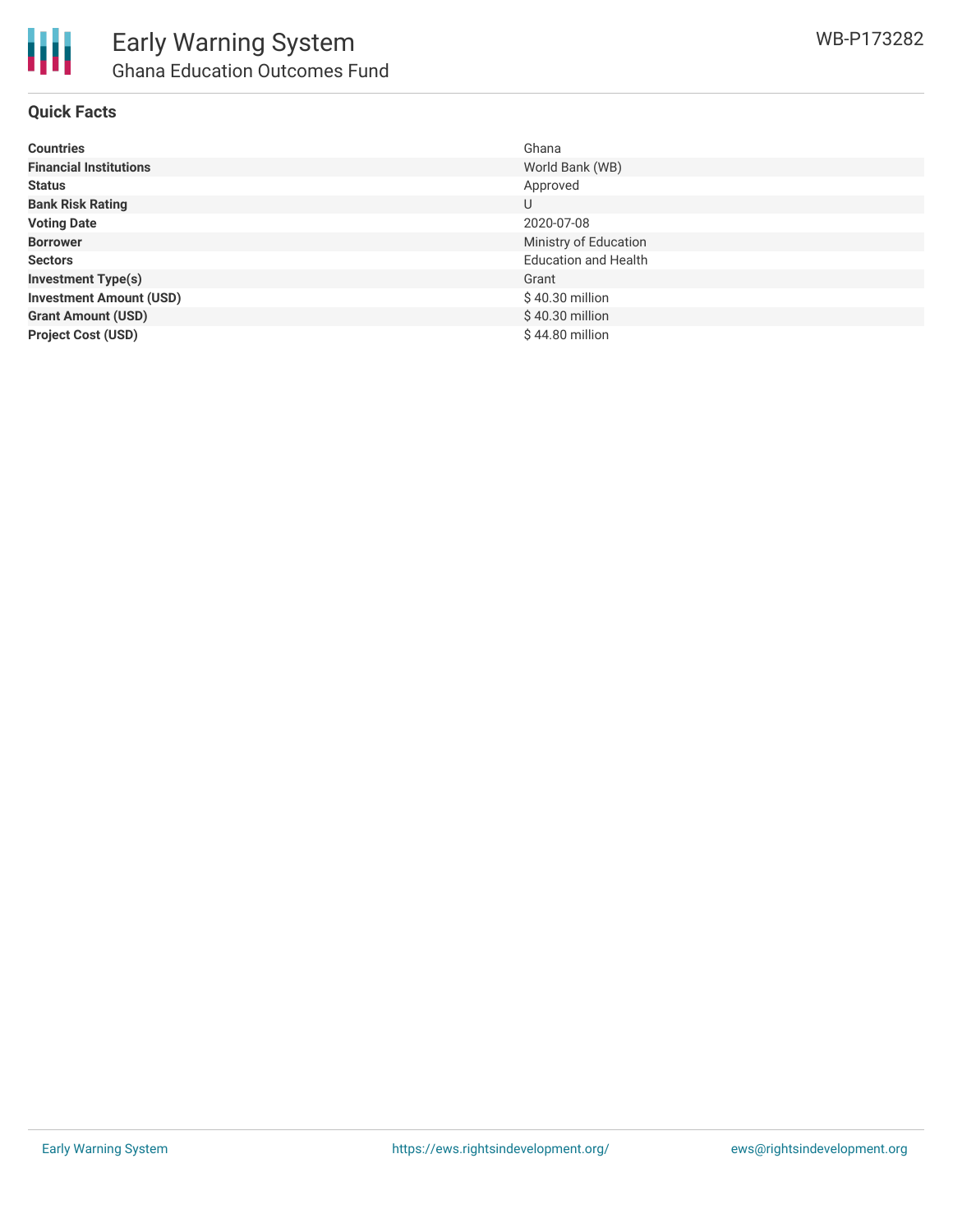

# **Project Description**

The Proposed Development Objective is to improve the quality of education in low performing basic education schools and strengthen education sector equity and accountability in Ghana. Project Components include;

Component 1: Strengthen teaching and learning through support and resources for teachers

Component 2: Strengthen school support, management and resourcing

Component 3: Strengthen accountability systems for learning

Component 4: Technical Assistance, institutional strengthening, monitoring, and research

Component 5: Supporting the COVID-19 Coordinated Education Response Plan for Ghana for continued learning, recovery and resilience in basic education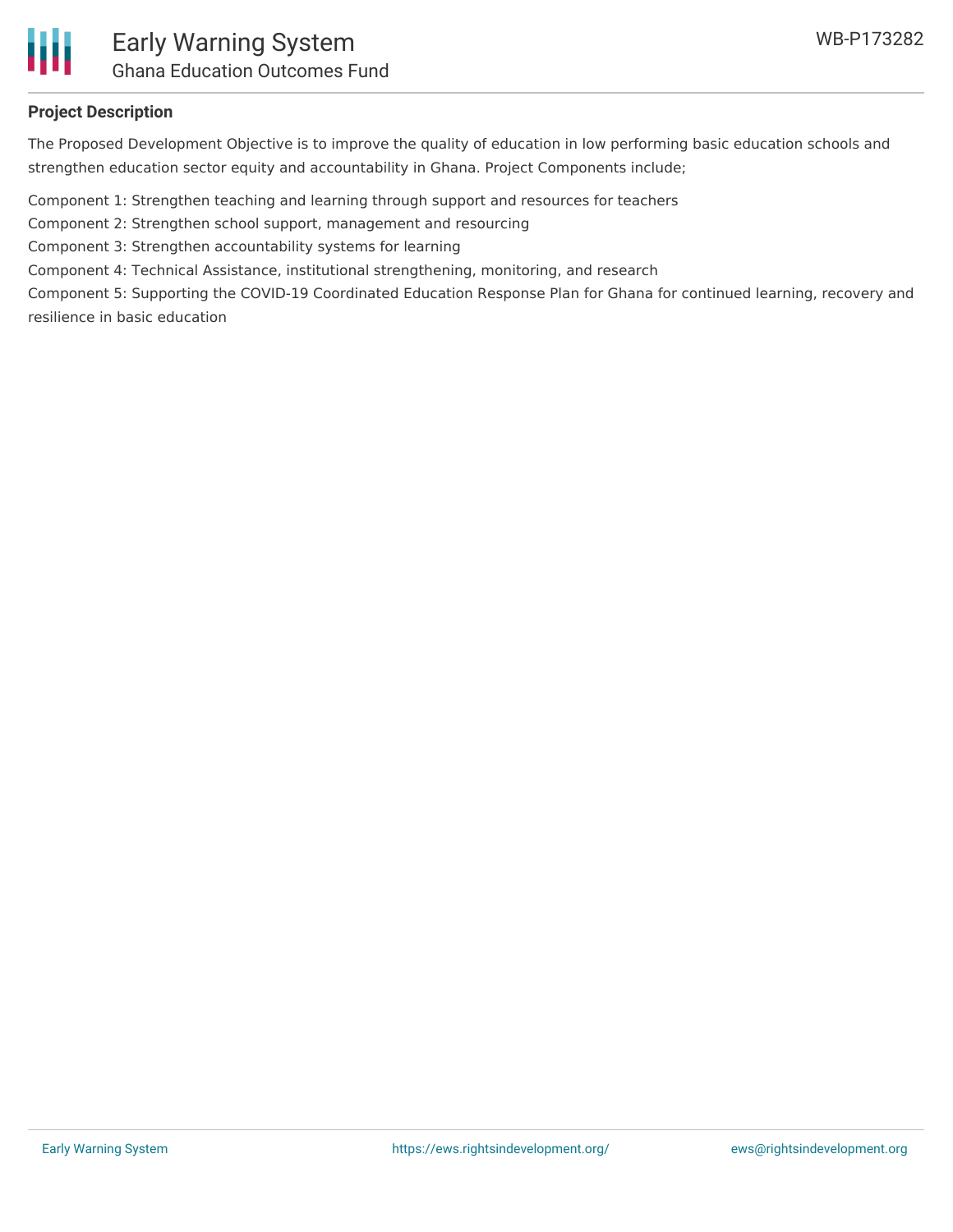

### **Investment Description**

World Bank (WB)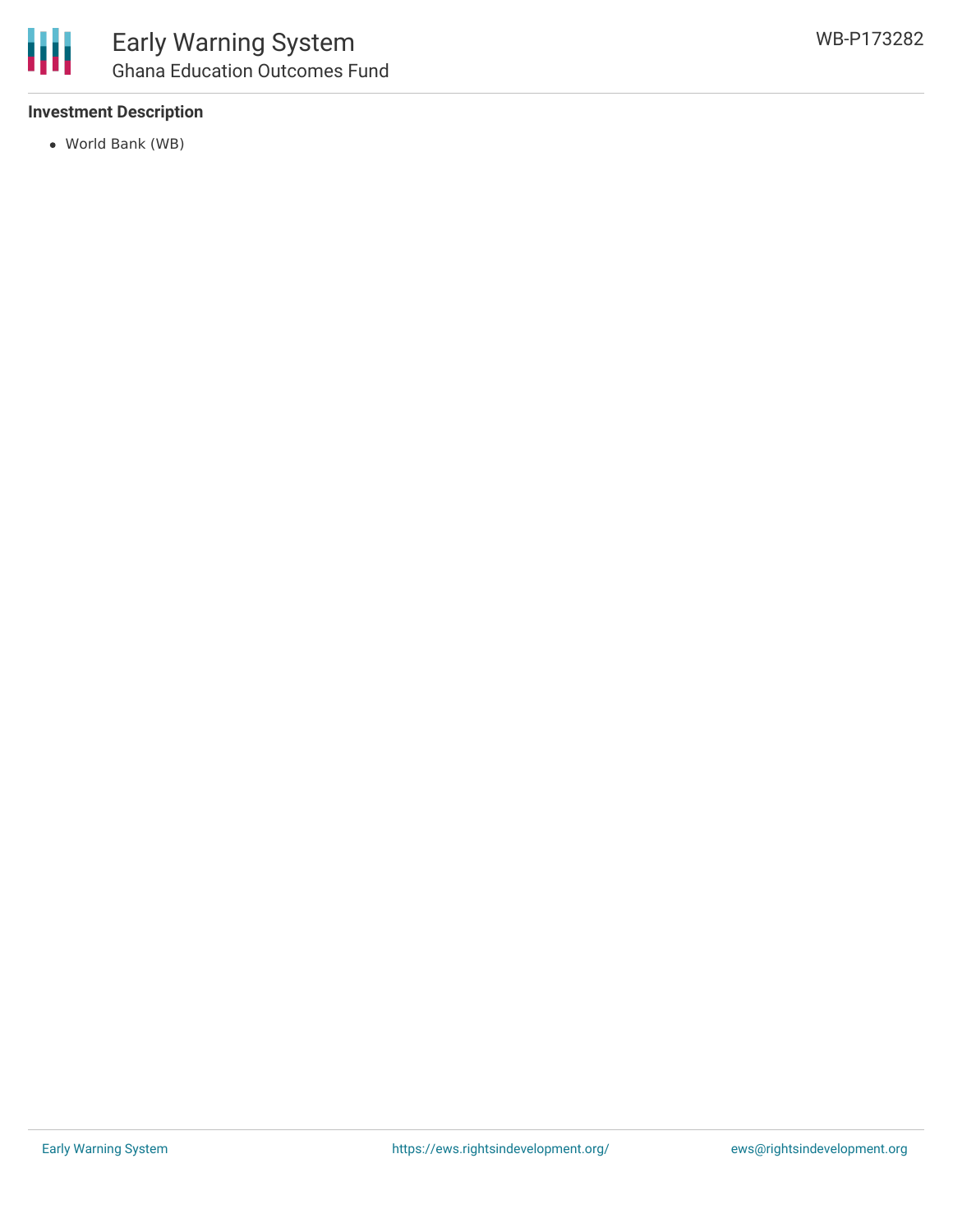

## **Contact Information**

Ministry of Finance Patrick Nomo Chief Director pnomo@mofep.gov.gh

ACCOUNTABILITY MECHANISM OF WORLD BANK

The World Bank Inspection Panel is the independent complaint mechanism and fact-finding body for people who believe they are likely to be, or have been, adversely affected by a World Bank-financed project. If you submit a complaint to the Inspection Panel, they may investigate to assess whether the World Bank is following its own policies and procedures for preventing harm to people or the environment. You can contact the Inspection Panel or submit a complaint by emailing ipanel@worldbank.org. You can learn more about the Inspection Panel and how to file a complaint at: https://www.inspectionpanel.org.